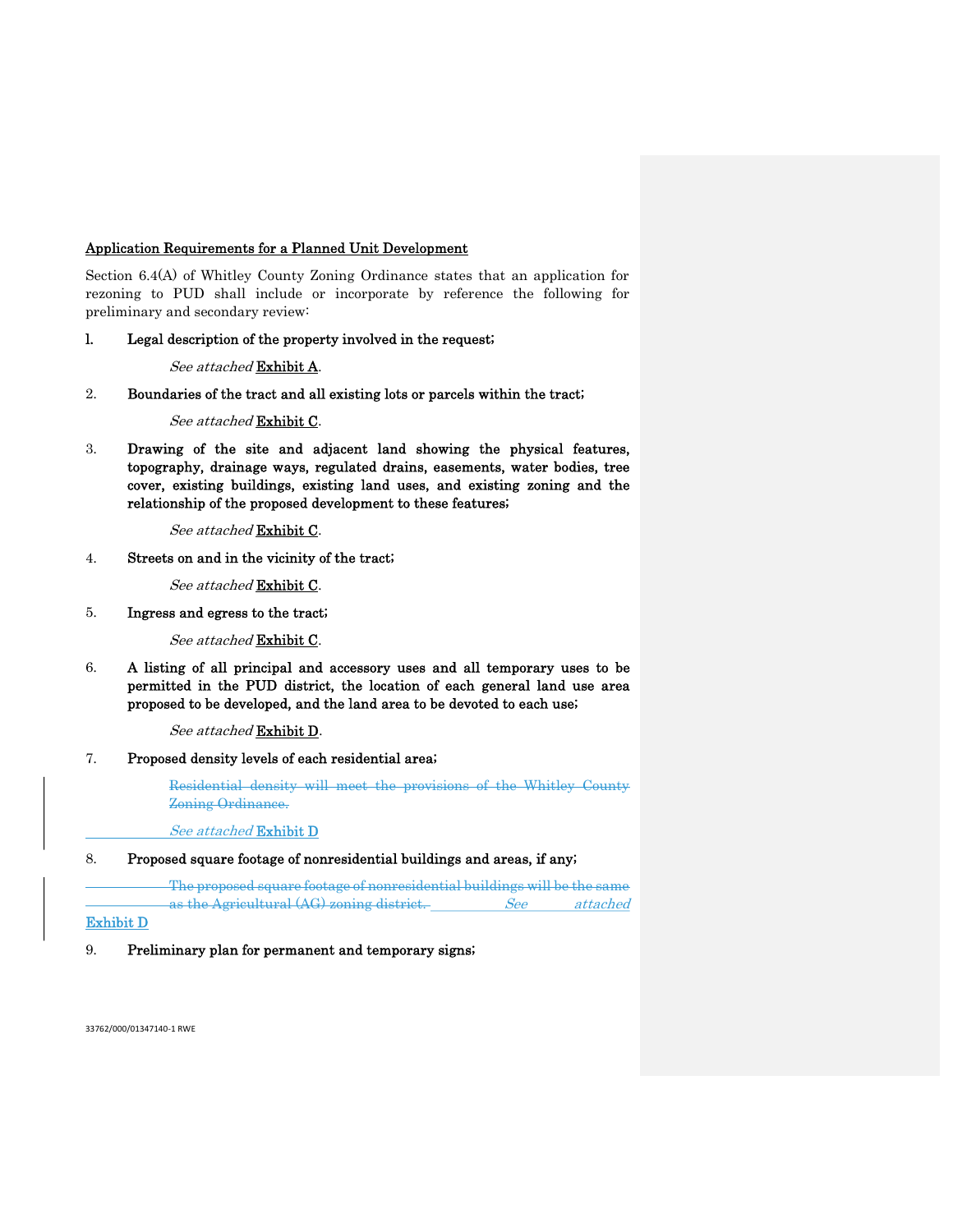The existing signage on the real estate shall remain with no changes. All signage shall meet the provisions of the Whitley County Zoning Ordinance. There may be temporary signs placed along 900 South for special events, such as to provide directions for parking and/or for events held on the real estate. See Exhibit D.

#### 10. Proposed general location of major vehicular circulation, showing how this circulation pattern relates to the official thoroughfare plan of the county;

 Traffic for the existing structures will continue to use County Road 900 South for ingress and egress. Traffic for new structures will be determined in accordance with the Detailed Planned Unit Development Plan submitted within two (2) years of the approval of the PUD Ordinance.

# 11. Location of existing or proposed schools, parks and other community facility sites, if any;

There are no proposed schools, parks or other community facilities in the area surroundingwithin the PUD.

# 12. Time schedule of projected development and any proposed phasing of the project;

The existing buildings will remain the same<del>; however, there may be</del> expansion of existing buildings and additional new buildings may be constructed over the next ten (10) years. . Any expansion of existing buildings or any construction of new buildings or the expansion of existing building will meetbe done in accordance with the provisionssubmitted Detailed Planned Unit Development Plans submitted within two (2) years of the Whitley County Zoningapproval of the PUD Ordinance.

#### 13. An enumeration of covenants, in general terms, proposed to be made a part of the development;

 No covenants are currently proposed as part of the PUD; however, the Applicant may make certain written commitments as part the of the future approval of the future Detailed Planned Unit Development Plan.

# 14. A preliminary analysis of the traffic impact of the development and measures proposed to mitigate traffic problems;

There will be no significant increase in traffic. with the adoption of the PUD Ordinance. Culinary and agritourism events within the PUD will only be by appointment or reservation. There is ample room for parking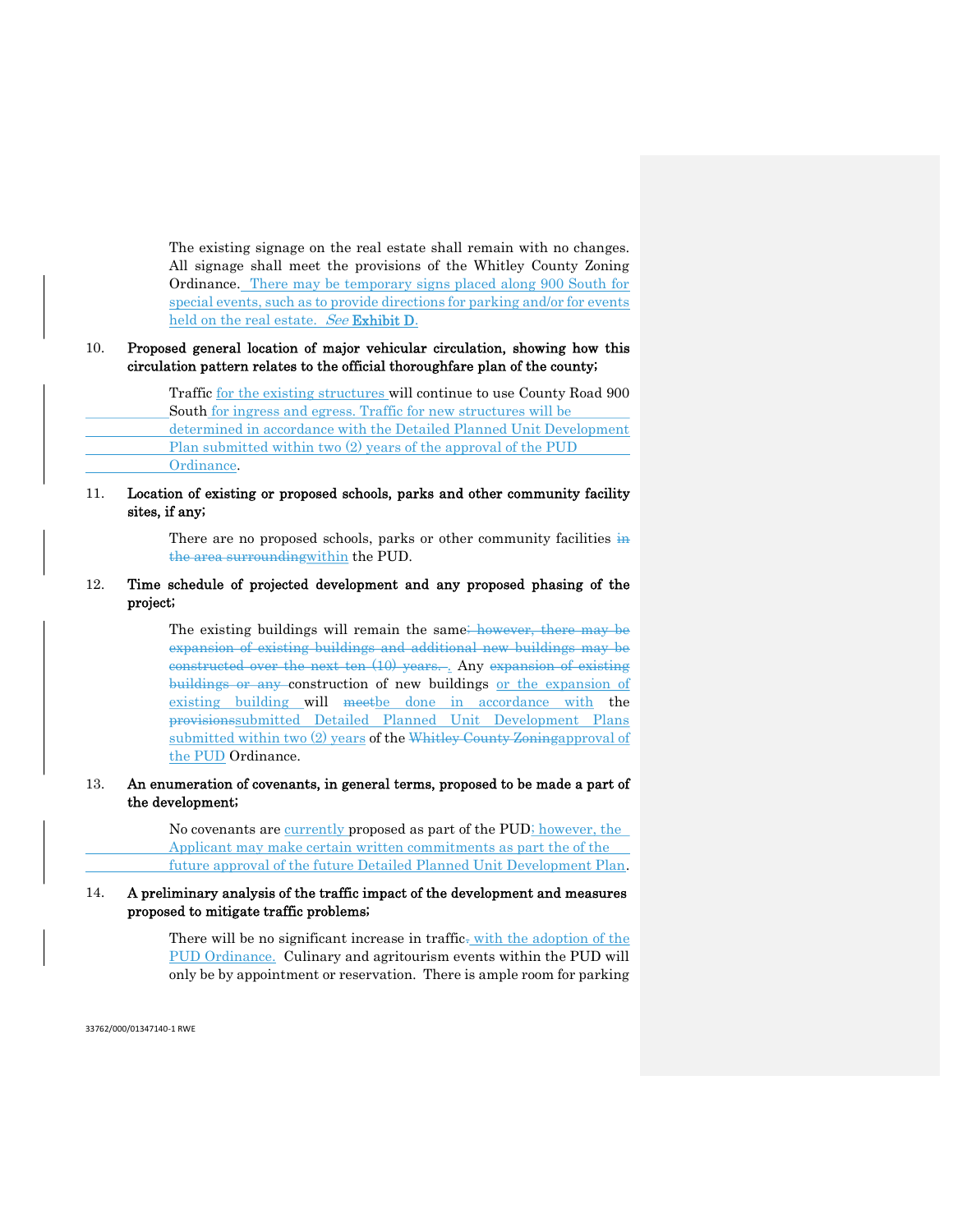for all events on the real estate. The Applicant commits to have a traffic impact analysis as part of any Detailed Development Plan submitted after the approval of the PUD Ordinance.

15. A written narrative describing the relationship and consistency of the proposed development with the comprehensive plan;

See attached Exhibit B.

**Formatted:** Font: Not Bold, No underline

16. Any other materials or information the commission deems necessary for a fair and complete evaluation of the proposed development.

> Additional information may be presented at the public hearing in support of the PUD and will be incorporated by reference into the PUD Ordinance.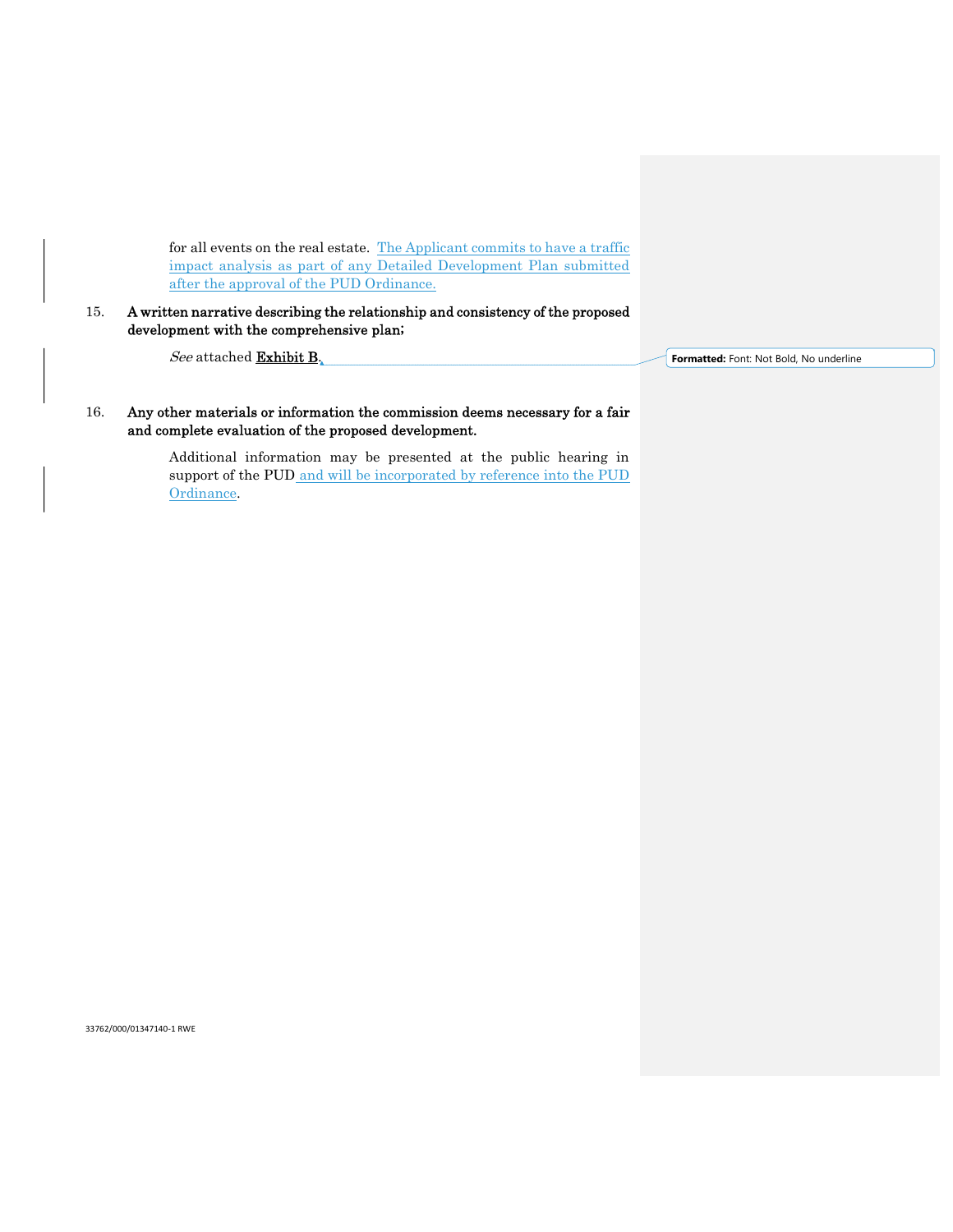# Exhibit D

#### PLANNED UNIT DEVELOPMENT ORDINANCE

#### I. Intent of the PUD:

Joseph Decuis will operate its agritourism activities under the guidelines established by the State of Indiana.

The intent of this Planned Unit Development Ordinance (PUD Ordinance) is to rezone and establish a plan for the real estate to better allow for uses related to tourism, agritourism, preservation, agricultural, and residential uses, along with other complimentarycomplementary uses that are not otherwise permitted by-right in a strictly agricultural zoning district. To allow for future plans for potential growth, and in recognition of the lack of the defined zoning regulations for agritourism in Whitley County, the Applicant is seeking to rezone the real estate to a PUD Ordinance and to have its PUD Plan approved to allow for uses on the Joseph Decuis farm for agritourism activities, preservation, agricultural uses, along with other complimentarycomplementary uses that are not otherwise permitted in a strictly agricultural zoning district.. The proposed PUD is designed to: (a) combine essential elements of tourism and agricultural land uses; (b) attract members of the public to visit the agricultural operations; (c) to provide recreational, entertainment and/or educational experiences to visitors; and provide complimentarycomplementary personal services. The PUD will combine uses and development standards from the Whitley County agricultural and commercial zoning districts to accommodate a broad use of activities that fall under agritourism and related activities.

# II. PUD Definition:

Agritourism, for purposes of this PUD Ordinance, shall mean an agriculturally-based commercial enterprise that is conducted for: (a) the enjoyment, education and/or active involvement of visitors; (b) raising the interest in agriculture; (c) promoting learning about how and where food is grown; (d) providing a unique culinary experience and related events; and (e) providing complimentarycomplementary personal services.

#### III. Duration:

 This PUD Ordinance and the PUD Plan shall be recorded against the Real Estate within six (6) months after the date the Whitley County Commissioners adopt the PUD Ordinance. The failure to record this PUD Ordinance and the PUD Plan within this 6-month period (unless otherwise extended in writing by the Plan Director) shall automatically void this PUD Ordinance and the PUD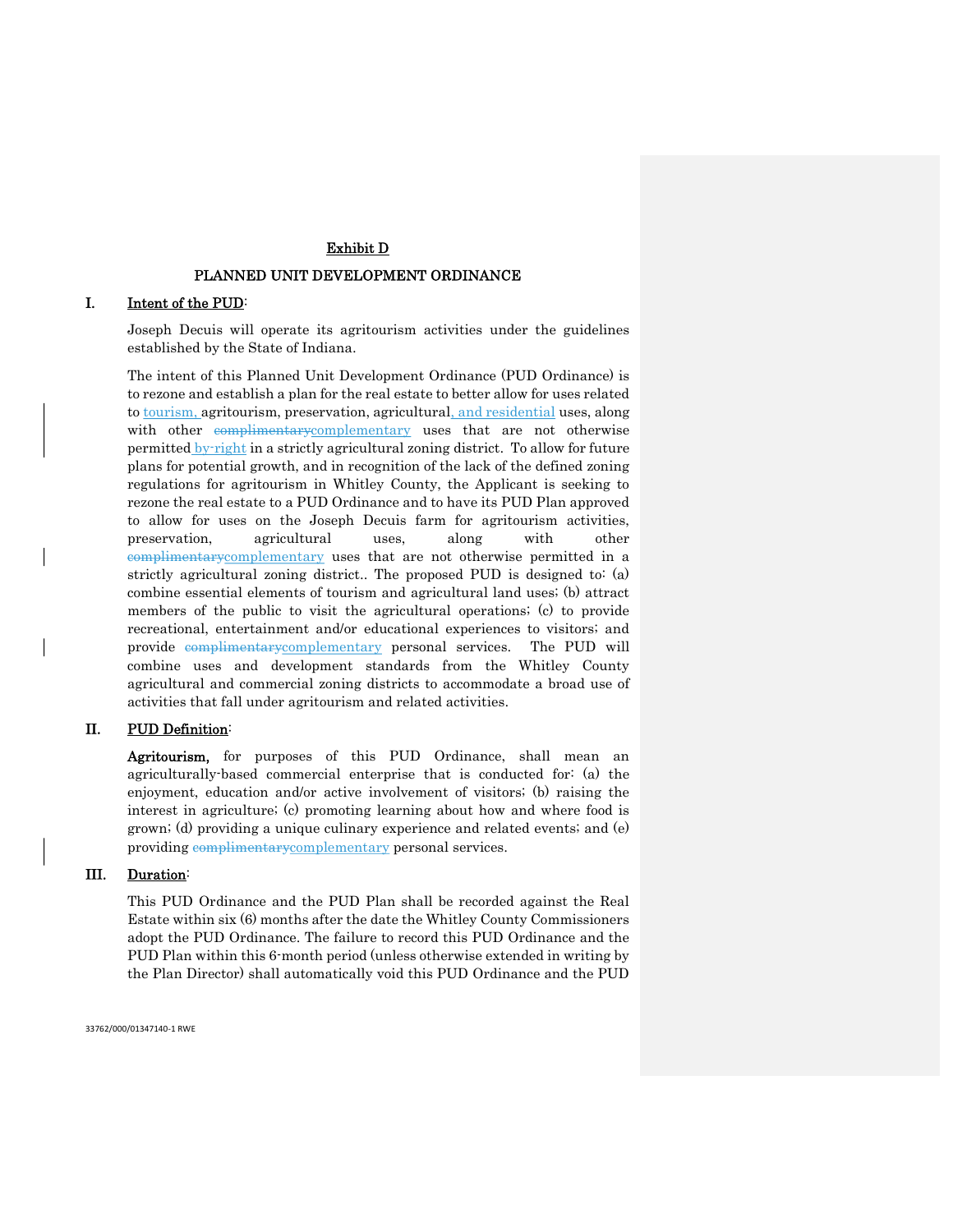Plan and cause the zoning classification of the Real Estate to revert back to the AG Agricultural zoning district, with the preservation of all prior approvals from the Whitley County Board of Zoning Appeals' approvals. Appeals.

#### IV. Detailed Planned United Development Plan.

A. Detailed PUD PlanDistricts. The detailed PUD Plan consists of five (5) specific areasdistricts as shown on the attached hereto as Exhibit D-1PUD District Map, which is incorporated herein, and as more particularly set forth herein and below:

- 1. Agritourism District 1;
- 2. Agritourism District 2;
- 3. PUD Agricultural Conservation District 4;
- 4. PUD Agricultural Village District-2;
- 5. PUD Agricultural District-3.

#### B. Other Aspects of the Detailed PUD Plan:

1. Boundaries of Lots: Accurate boundaries of all lots are shown on attached Exhibit C and Exhibit D-1.

2. **Drainage Plan**: There shall be no change in the existing on-site drainage. A material change in the on-site drainage shall comply with the Whitley County Zoning Ordinance.

3. Sewage Disposal Plan<sup>:</sup> A new sewer has been constructed to serve the Real Estate. The extent there is any new residential development on the Real Estate, such new development will use a county-approved sewer disposal system.

4. Water system plan: All water systems will be by well.

 5. Location and Size of Recreational Facilities: All existing recreational facilities are shown on **Exhibit C**. Any additional recreational facilities that are constructed will require an Improvement Location Permit approval, which will show the construction of the new facility.

 6. Perimeter Treatment and Other Site Development Features. All perimeter treatment and site development features are shown on Exhibit C. All traffic will enter from the entrances off of County Road 900 South. Parking is addressed below.

Landscape Plan: There will be no change in the existing perimeter landscaping, as shown on Exhibit C.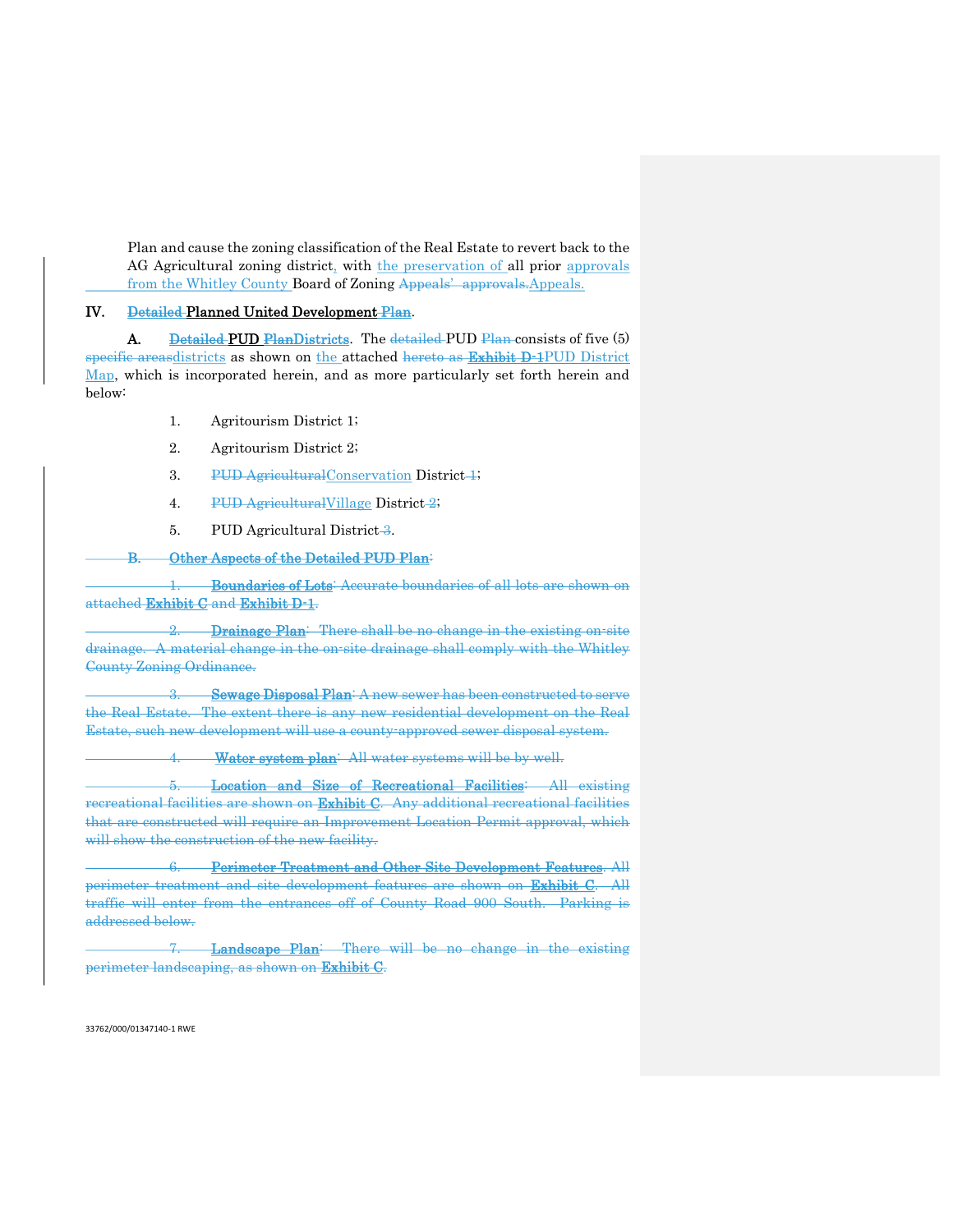Land Use Plan: All land uses in each district are set forth below. 9. Development Standards. All development standards for each district are set forth below. 10. Sign Plan: All signs shall comply with the Whitley County Zoning **Ordinance** 

# G<sub>B.</sub> Permitted Uses in the Agritourism District 1, Agritourism District 2, PUD Agriculturaland the Village Commercial District 2:

1. **Intent of Districts**: The purpose of the Agritourism District 1, Agritourism District 2 and PUD Agriculturalthe Village District  $-2$  is to facilitate investment involving improvements to land and structures within the districts, while encouraging a mix of agricultural, culinary and, education, entertainment and, personal service and residential uses. The objective is to offer more flexibility in small business-like uses and to provide incentives for new agritourism development and related uses. The intended result of the districts is to help establish a rural, agrarian and culinary destination with integrated agritourism, entertainment and personal service uses, while maintaining the rural character of the area.

2. Permitted Uses. The following uses shall be permitted in the Agritourism District 1, Agritourism District 2, and PUD Agriculturalthe Village District 2 and all such permitted uses shall be restricted to the areas shown Exhibit **D-1**on the attached PUD District Map:

 a. Office Administration related to agritourism, such as office space and work space for employees to operate the agritourism business.

Overnight Accommodations for Guests, such as a bed & breakfast;

 $\frac{b}{c}$ . Agritourism Events, including culinary events, fundraisers, corporate events, weddings, receptions, agricultural tours, musicoutdoor live performances, photography shoots, indoor entertainment, culinary demonstrations, education programs, culinary programs, fitness events (such as running/walking) and nature related activities (such as birdwatching, monarch habitat tours, wildflower hikes) and art activities including plein air painting; subject to the development requirements in Section 5 below.

dc. Agritourism Sales, such as a farm store, farmer's market, art sales, gifts, souvenirs and books and other agritourism-related sales;

d. Overnight Accommodations for Guests, limited to:

1. non-owner-occupied bed and breakfasts

33762/000/01347140-1 RWE

**Formatted:** Left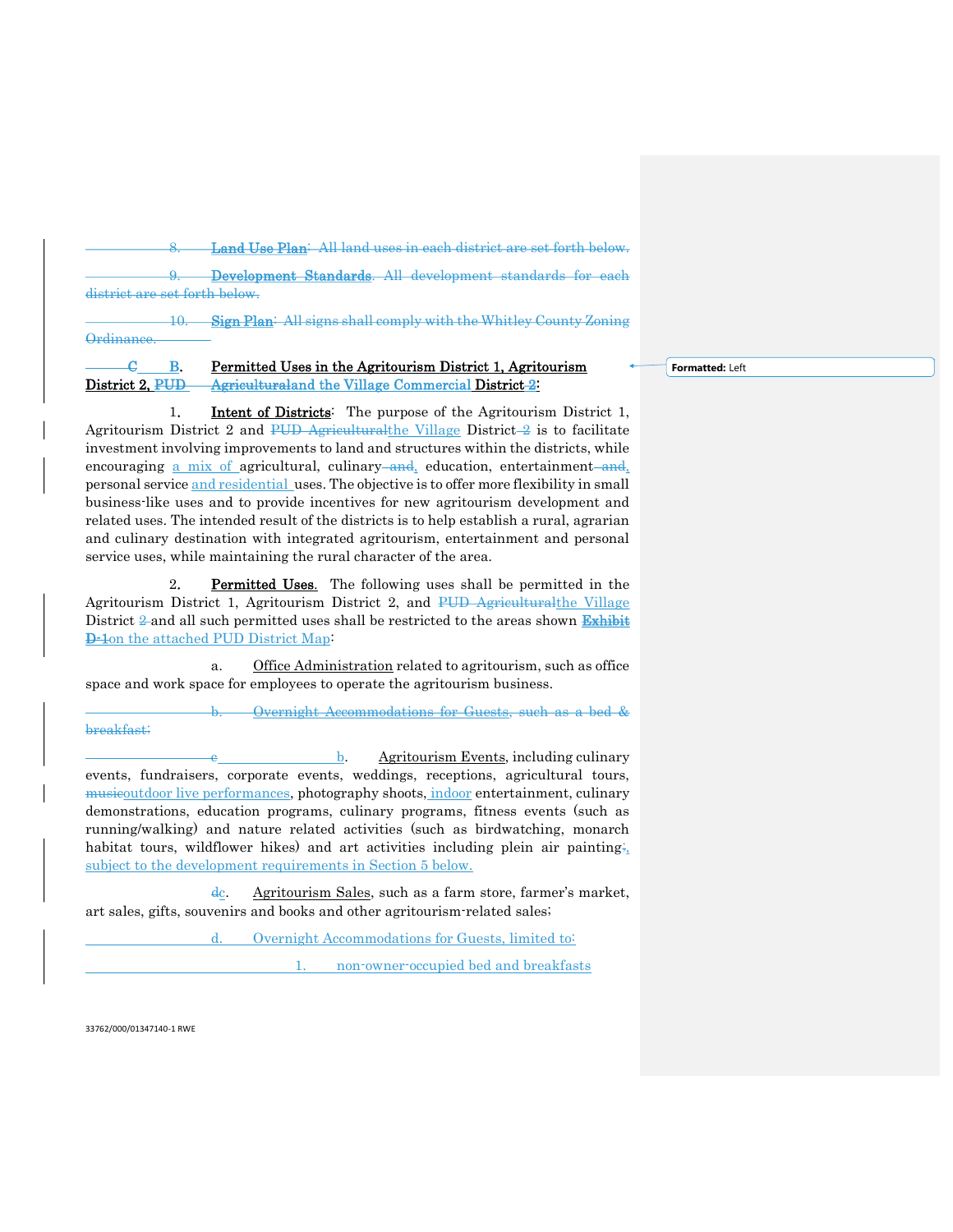2. a boutique hotel not to exceed eight (8) rooms

e. Dwelling, Single FamilyDwellings, limited to:

single-family dwellings, with more than one single-family dwelling per lot being permitted;

 2. apartments in the same building as nonresidential uses, not to exceed two dwelling units per building;

f. Barns & Workshops;

 g. Agricultural Production processing and storage, including both crops, hay, vegetables, flowers, livestock, beehives and honey production;

h. Riding stables/trails;

ji. Vineyard;

 $-Butcher$  Shop/Meat Market, including a slaughterhouse but only for farm animals raised on the real estate;.

k. Reception/Banquet Hall;

l. ComplimentaryMedia/Recording Studio;

 m. Complementary On-site Personal Services, such as a chapel, fitness services and spa, special lectures and classes, nature hikes, cooking education and classes, art gallery, a garden shop, a flower shop, a gift shop, fitness center/gym, health spa, a yoga studio, a photography studio, a reception/banquet hall, a media/recording studio, crafts, food preparation and processing, gardening, restaurantfood and foodbeverage service, tasting and tap room, stage station (for walkers, runners, and bikers), corporate retreats, and other recreational uses. subject to the following development requirements set forth in Section 5 below.

mEvents, such as family/corporate outings, private dinners, seasonal tours, weddings and receptions;

 o. All other uses permitted in the AG Agricultural District, as this zoning district is amended from time to time.

Any uses not specifically addressed above shall only be allowed as a 3. special exception approved by the Board of Zoning Appeals. **Formatted:** Font: Not Bold

Special Exceptions. Unless otherwise permitted by this PUD Ordinance, all special exceptions in the AG Agricultural District, as this zoning district is amended from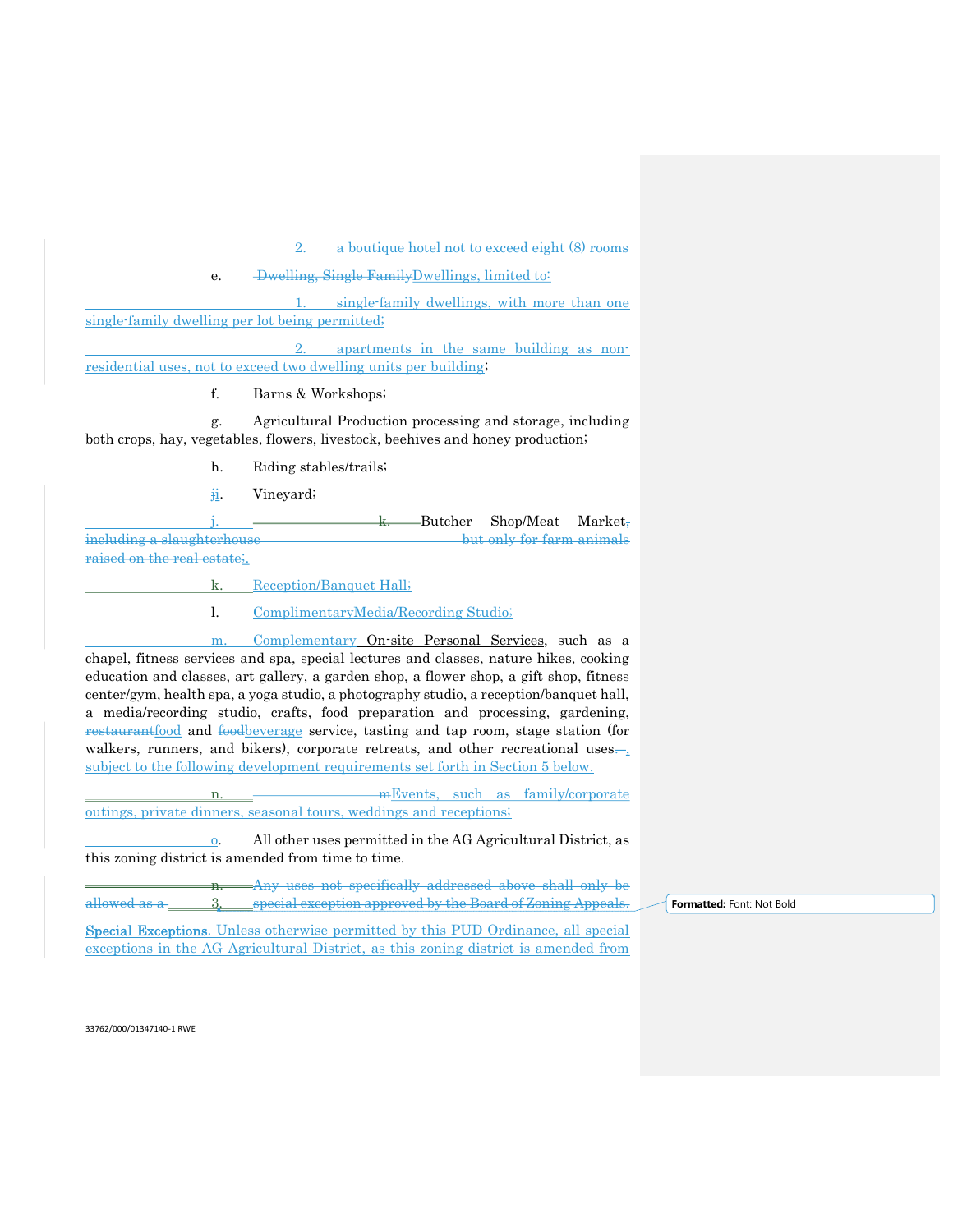time to time, shall also be special exceptions in these districts, subject to approval by the Whitley County Board of Zoning Appeals.

future buildings development in the Agritourism District 1, Agritourism District 2,

and PUD Agriculturalthe Village District 2 shall comply with all floodplain restriction and regulations. 45. Development Standards in Agritourism District 1, Agritourism District 2 and PUD Agriculturalthe Village District 2: a. all outdoor live performances and indoor entertainment shall be by prior appointment or invitation only, with no general admission to the public; b. all live music performances shall not exceed 65 decibels at any neighboring property owner's residence; all outdoor live performances shall end no later than 10:00 p.m. Sunday through Thursday and 11:30 p.m. on Friday through Saturday; d. complementary personal services are allowed to occur outdoors or within the existing buildings within Agritourism District 1, Agritourism District 2, and the Village District;

-Floodplain Regulations. All construction of

**Formatted:** Font: Not Bold

 e. new residential buildings shall be no less than 950 square feet and shall not exceed 3,000 square feet;

new commercial buildings shall be limited to 5,000 square feet; **Formatted:** Font: 12 pt

mixed-use buildings shall be limited to 7,500 square feet;

 h. multiple complementary personal services may be provided within the same building;

all complementary personal services shall only be provided by prior appointment or invitation and shall not be open to the general public for walk-in service;

 h. temporary signs shall be allowed to provide directions to events and parking on the real estate, provided that all temporary signed shall be removed within 48 hours after the event.

Except as otherwise set forth in the PUD Ordinance, all Development Standards in AG Agricultural District in the Whitley County Zoning Ordinance, as amended from time to time, shall apply to the Agritourism District 1, Agritourism District 2, and PUD Agriculturalthe Village District 2.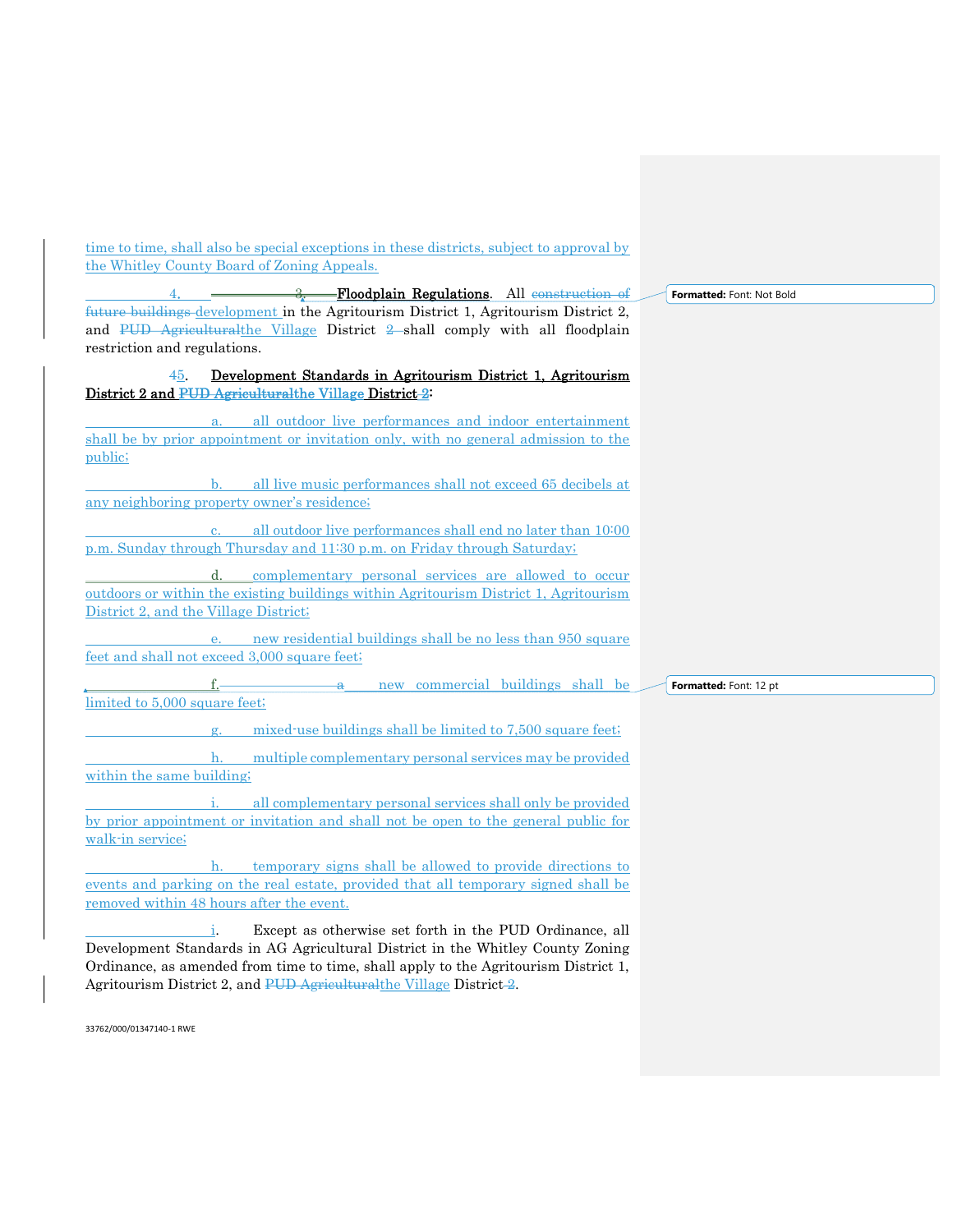56. Parking. All parking for all uses permitted in the Agritourism District 1, Agritourism District 2, and PUD Agriculturalthe Village District 2-shall occur within these areas shown on attached **Exhibit D-1.** PUD District Map. Parking may be hard surfaced, gravel or on manicured grass. Parking will comply with Section 5.10 of the Whitley County Zoning Ordinance, as amended from time to time. No parking shall be allowed on or within any county right of way. Parking requirements for all new buildings shall be shown in the Detailed Planned Unit Development Plan.

 7. Detailed PUD Plan for the Platting of Residential Lots within the Village District. One or more residential lots may be platted within the Village District, subject to the platting provisions of the Whitley County Subdivision Ordinance: provided however, that all such any platted residential lot (i) must have frontage along the existing circle drive within the Village District; (ii) the detailed plan must provide for the maintenance of the area within the oval drive; (iii) must have driveways of at least eight (8) feet; (iv) will have a minimum lot width of at least 100 feet; (v) have a minimum lot area of 10,000 square feet; (vi) will not be required to have frontage along 900 South; (vii) must have a recorded private access easement to 900 South (as defined in the detailed plan) and this private access easement shall be required for a plat committee or plan commission to approve the detailed PUD plan for any such lot or lots. No more than five (5) residential lots shall be platted within the Village District.

**Formatted:** Font: 12 pt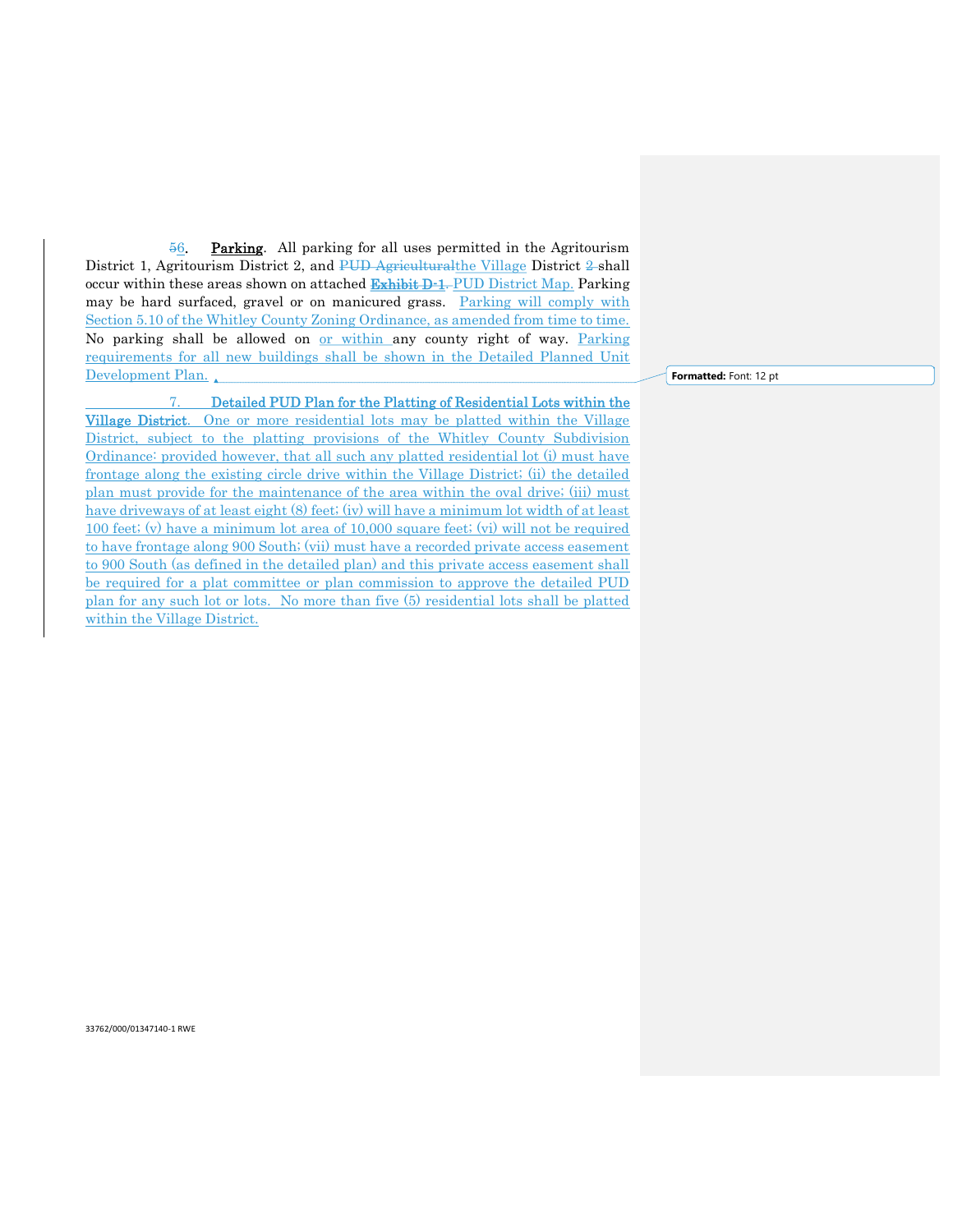D. Permitted Uses and District Standards in PUD Agriculturalthe Conservation District 1:

1. **Intent:** The intent of PUD Agriculturalthe Conversation District  $\frac{1}{2}$  is land conservation and preservation, wildlife habitat, hiking and pedestrian trails, and limited small-scale residential development.

2. Permitted Uses. The following uses shall be permitted in the PUD  $A$ griculturalConservation District  $\pm$  and all such permitted uses shall be restricted to the area shown on Exhibit D-1the PUD District Map:

**Dwelling, Single Family;** 

Dwellings, including cabins and which also includes multiple dwellings on a single parcel, not to exceed four (4) residential units;

- b. Riding stables/trails;
- c. Tree Farms;
- d. Wild life habitat;

**e**\_ e. The following Agritourism Events: weddings, photography shoots, education programs, fitness events (such a running or walking) and nature related activities (such as birdwatching, monarch habitat tours and hikes) and art activities, including plein air painting.

 f. All other uses permitted in the PR (Parks and Recreation) District, as this zoning district is amended from time to time.

Any uses not specifically addressed

 3. Special Exceptions. Unless expressly permitted above, all special exceptions in the PR (Parks and Recreation) shall onlyalso be allowed as a special exception approved in the Conservation District subject to approval by the Whitley County Board of Zoning Appeals.

 4. 3. Floodplain Regulations. All construction of future buildings in the Agritourism District 1, Agritourismdevelopment in the Conservation District 2, and PUD Agricultural District 2 shall comply with all floodplain restriction and regulations.

4..5. Development Standards in AgritourismConservation District 1:

**Formatted:** Font: Not Bold

**Formatted:** Font: Bold, Underline

**Formatted:** Font: 11 pt

**Formatted:** Font: 11 pt, Not Bold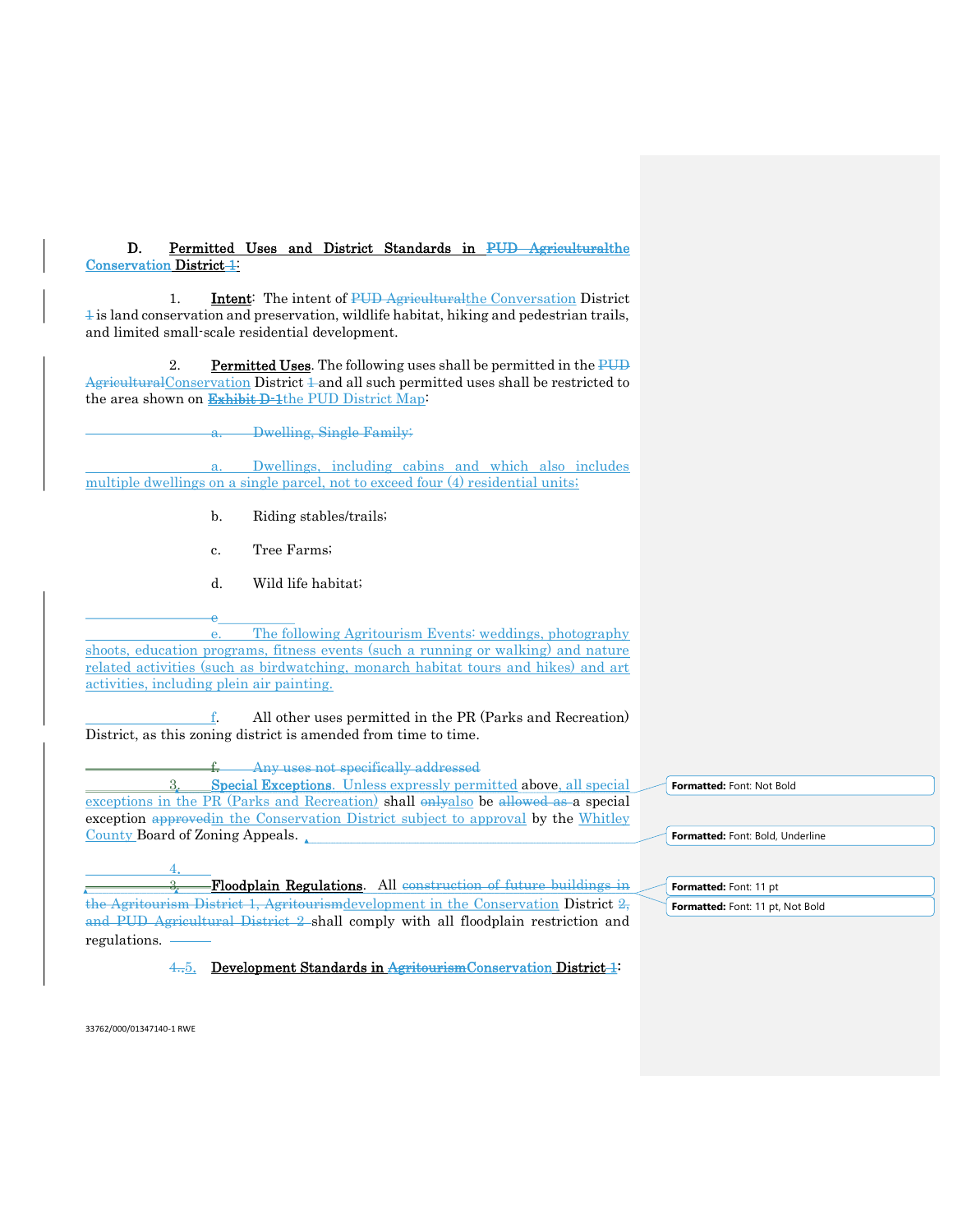a. Except as otherwise set forth in the PUD Ordinance, all Development Standards in AG Agricultural District in the Whitley County Zoning Ordinance, as amended from time to time, shall apply to the PUD AgriculturalConservation District-1.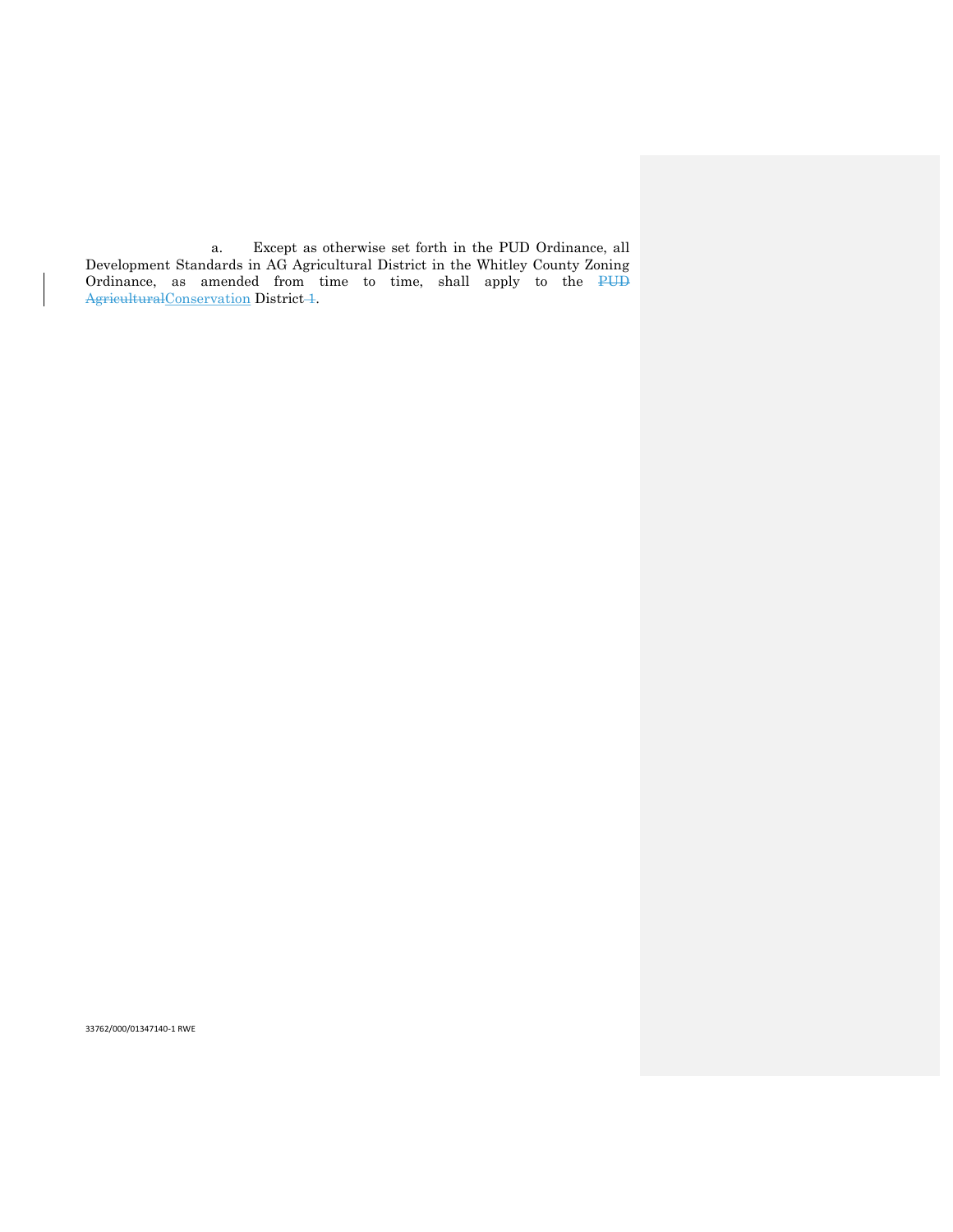# E. Permitted Uses and District Standards in PUD Agricultural District 3:

1. **Intent:** The intent of PUD Agricultural District  $\frac{3}{2}$  is for farming, including crop production and the raising of livestock (but excluding IDEM regulated confined feeding operations) and limited low-density residential development.

 2. Permitted Uses. The following uses shall be permitted in the PUD Agricultural District  $\frac{3}{2}$  and all such permitted uses shall be restricted to the area shown on Exhibit D-1PUD District Map:

a. Vineyard;

b. **Agritourism Events**, including culinary events, fundraisers, corporate events, weddings, receptions, agricultural tours, music, photography shoots, entertainment, culinary demonstrations, education programs, culinary programs, fitness events (such as running/walking) and nature related activities (such as birdwatching, monarch habitat tours, wildflower hikes) and art activities including plein air painting;

 c. All other uses permitted in the AG Agricultural District, as this zoning district is amended from time to time;

d. Any uses not specifically addressed 3. Special Exceptions. Unless expressly permitted above, all special exceptions in the AG (Agricultural) shall onlyalso be allowed as a special exception approved special exceptions in the PUD Agricultural District subject to approval by the Whitley County Board of Zoning Appeals.

 4. 3. Floodplain Regulations. All construction of future buildingsdevelopment in the AgritourismPUD Agricultural District 3-shall comply with all floodplain restriction and regulations.

 5. 4. Development Standards in Agritourismthe Agricultural District 3:

a. Except as otherwise set forth in the PUD Ordinance, all Development Standards in AG Agricultural District in the Whitley County Zoning Ordinance, as amended from time to time, shall apply to the PUD Agricultural District

3. **Formatted:** Font: 12 pt, Bold